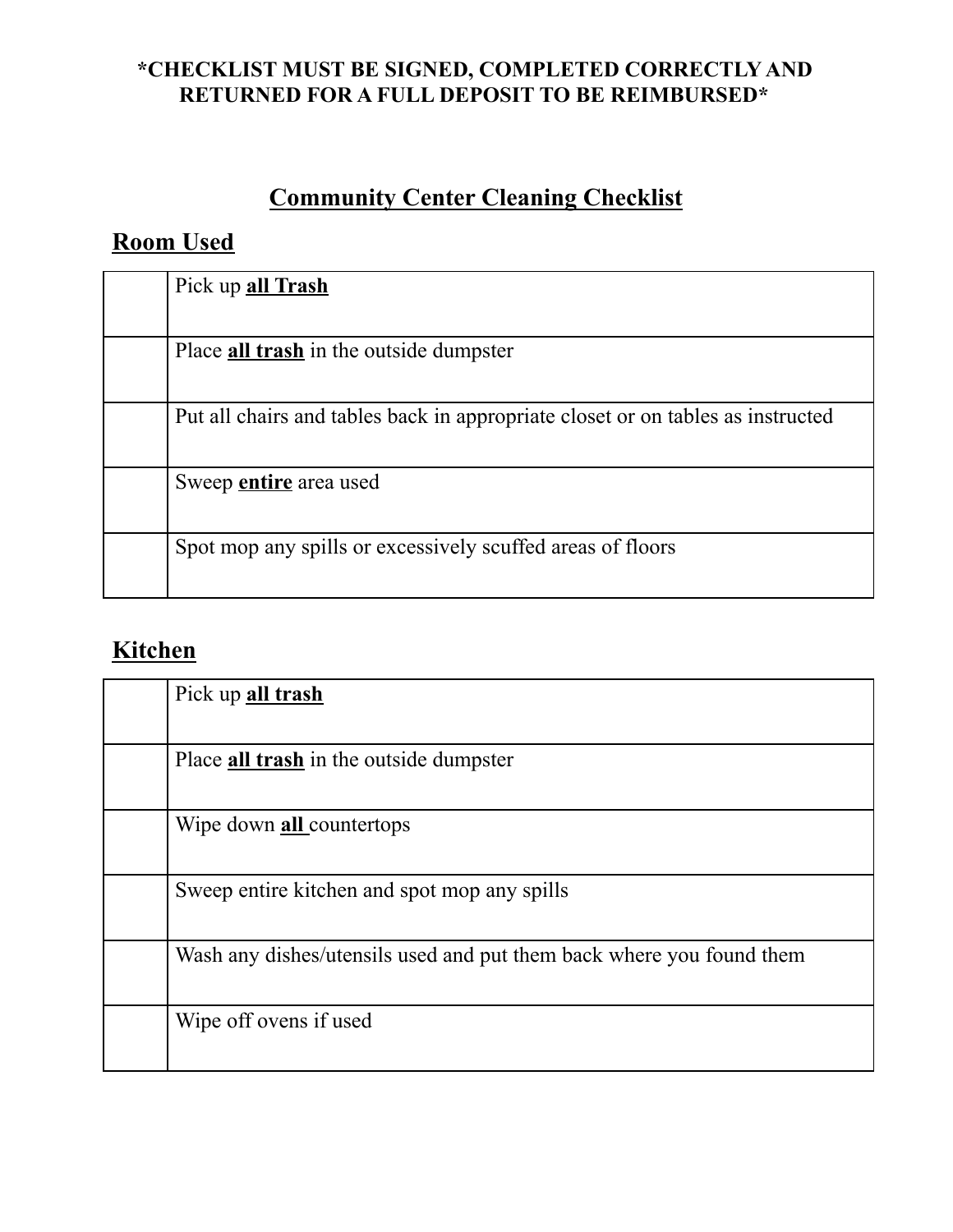| Clean and dry stainless-steel sinks when done                                                     |
|---------------------------------------------------------------------------------------------------|
| Place any towels used to the left of the large sink and county employee will<br>wash them         |
| Clean coffee pot if used                                                                          |
| Do not leave anything in the refrigerator or freezer, no leftovers can be kept<br>in the facility |
| Turn off the vault and keep the door cracked open. Mop in the vault if needed                     |

#### **Bathroom**

| Pick up all trash                       |
|-----------------------------------------|
| Place all trash in the outside dumpster |
|                                         |
| Flush toilets and urinals               |
| Sweep up any mess                       |

### **Temperature Controls**

| Thermostat should be reset to: Heat 60 / Cool 78 |  |
|--------------------------------------------------|--|
| When you are finished with the building          |  |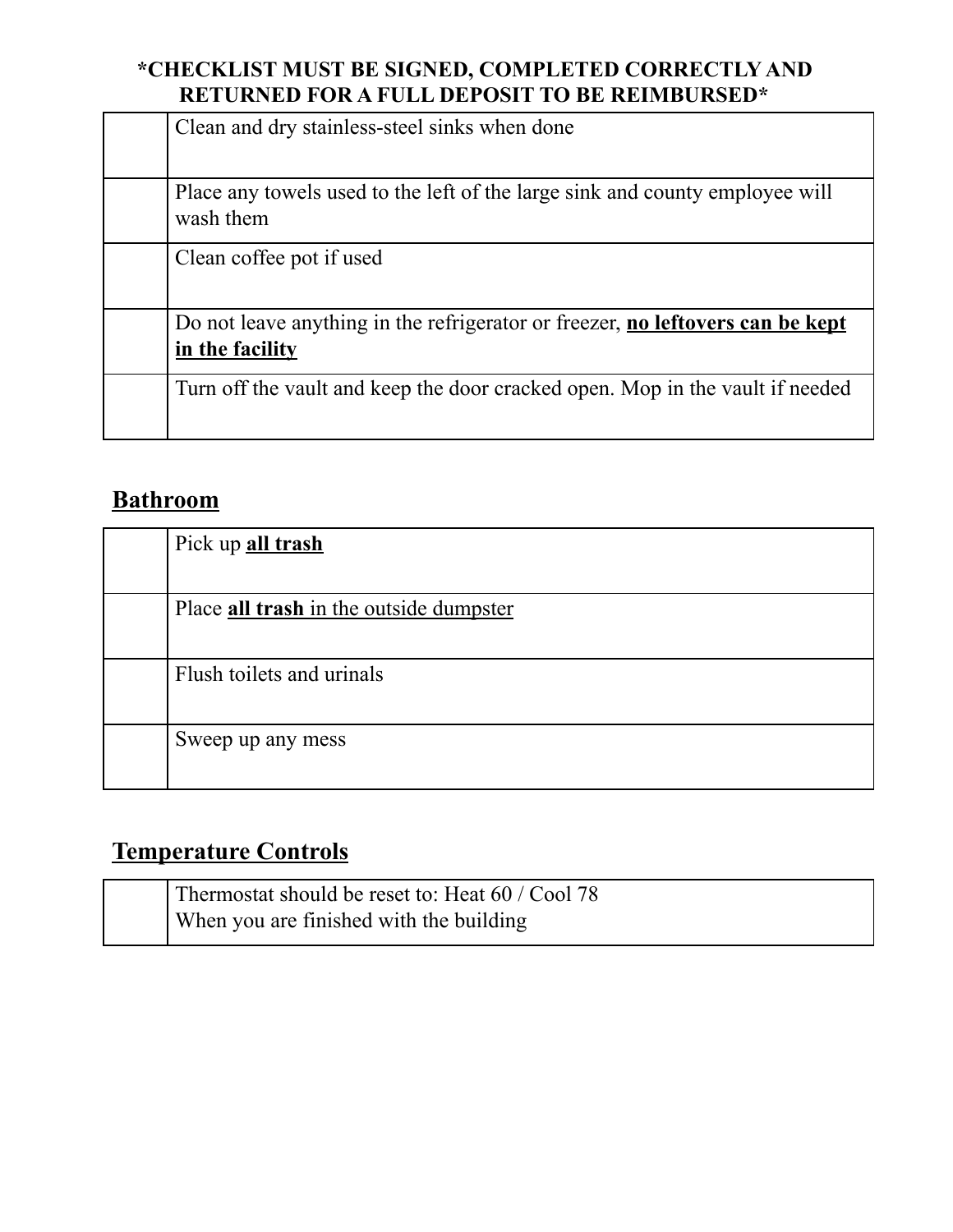### **General Facility**

| Turn off <b>All Lights</b>                        |
|---------------------------------------------------|
| <b>Lock All Outside Doors</b>                     |
| Return issued key by the <b>Next Business Day</b> |

#### **Sound System**

| Turn off the Sound System (Instructions are on the back of the closet door) |
|-----------------------------------------------------------------------------|
| Leave microphone (if borrowed) in the sound system closet                   |
| Disconnect your device from Bluetooth before leaving                        |

#### **Projector**

| Turn off the projector using the remote control                              |
|------------------------------------------------------------------------------|
| Leave remote control in the sound system closet                              |
| Leave any cords/devices borrowed to the projector in the sound system closet |

#### **Laptop**

Turn off Laptop and return to county employee in charge of booking facility